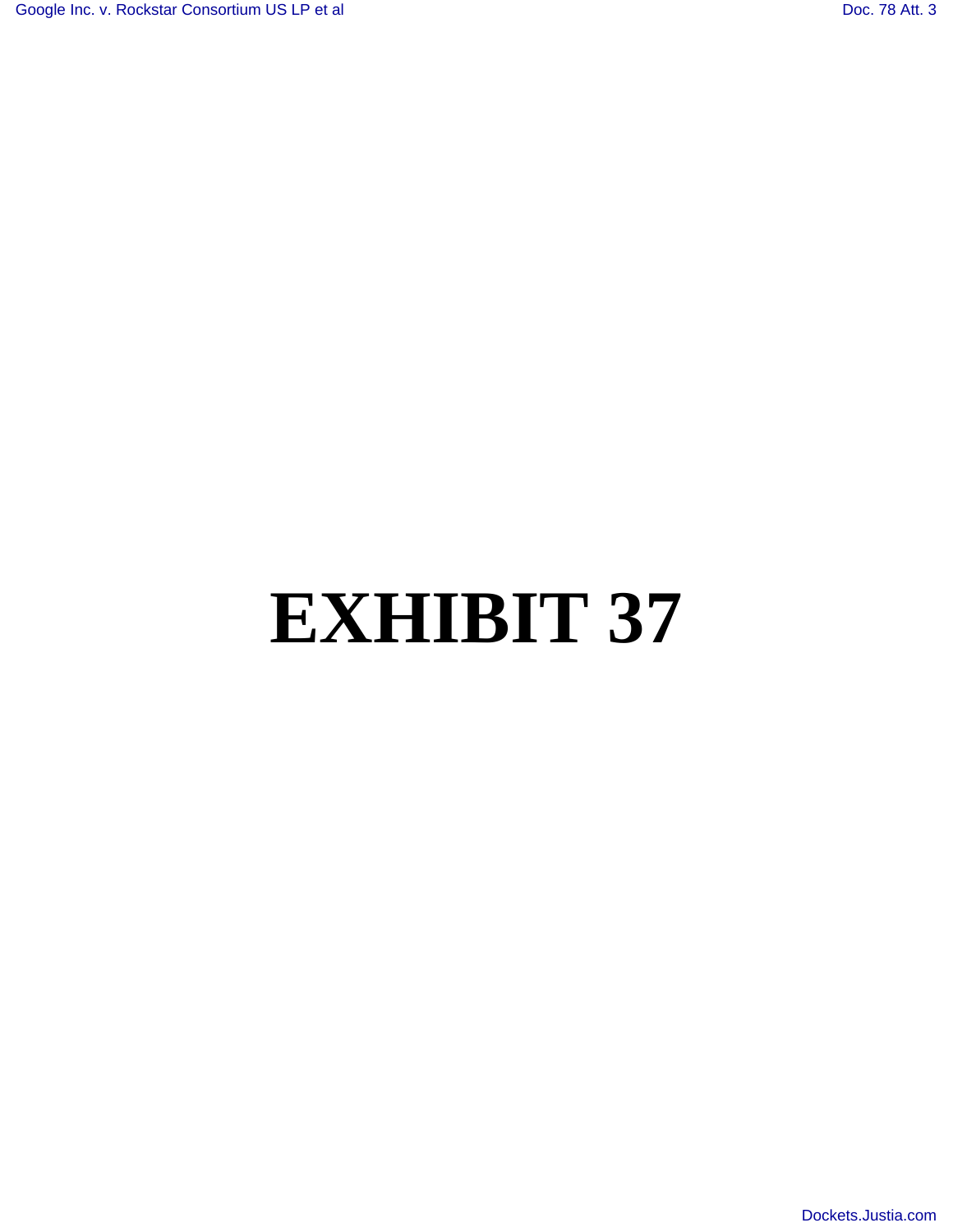#### CONSOL,JURY,PATENT/TRADEMARK

# **U.S. District Court [LIVE] Eastern District of TEXAS (Marshall) CIVIL DOCKET FOR CASE #: 2:13-cv-00900-JRG**

Rockstar Consortium US LP et al v. Samsung Electronics Co., LTD., et al Assigned to: Judge Rodney Gilstrap Lead case: 2:13-cv-00894-JRG Member case: (View Member Case) Related Cases: 2:13-cv-00894-JRG 2:13-cv-00895-JRG 2:13-cv-00898-JRG 2:13-cv-00899-JRG 2:13-cv-00901-JRG

Cause: 35:271 Patent Infringement

#### **Plaintiff**

**Rockstar Consortium US LP** represented by **David Sochia** 

Date Filed: 10/31/2013 Jury Demand: Plaintiff Nature of Suit: 830 Patent Jurisdiction: Federal Question

McKool Smith 300 Crescent Court Suite 1500 Dallas, TX 75201 214/978-4000 Email: dsochia@mckoolsmith.com *ATTORNEY TO BE NOTICED*

#### **Douglas A Cawley**

McKool Smith - Dallas 300 Crescent Court Suite 1500 Dallas, TX 75201 214/978-4972 Fax: 12149784044 Email: dcawley@mckoolsmith.com *ATTORNEY TO BE NOTICED*

#### **Joshua Wright Budwin**

McKool Smith, PC - Austin 300 West 6th St Suite 1700 Austin, TX 78701 512-692-8700 Fax: 512-592-8744 Email: jbudwin@mckoolsmith.com *ATTORNEY TO BE NOTICED*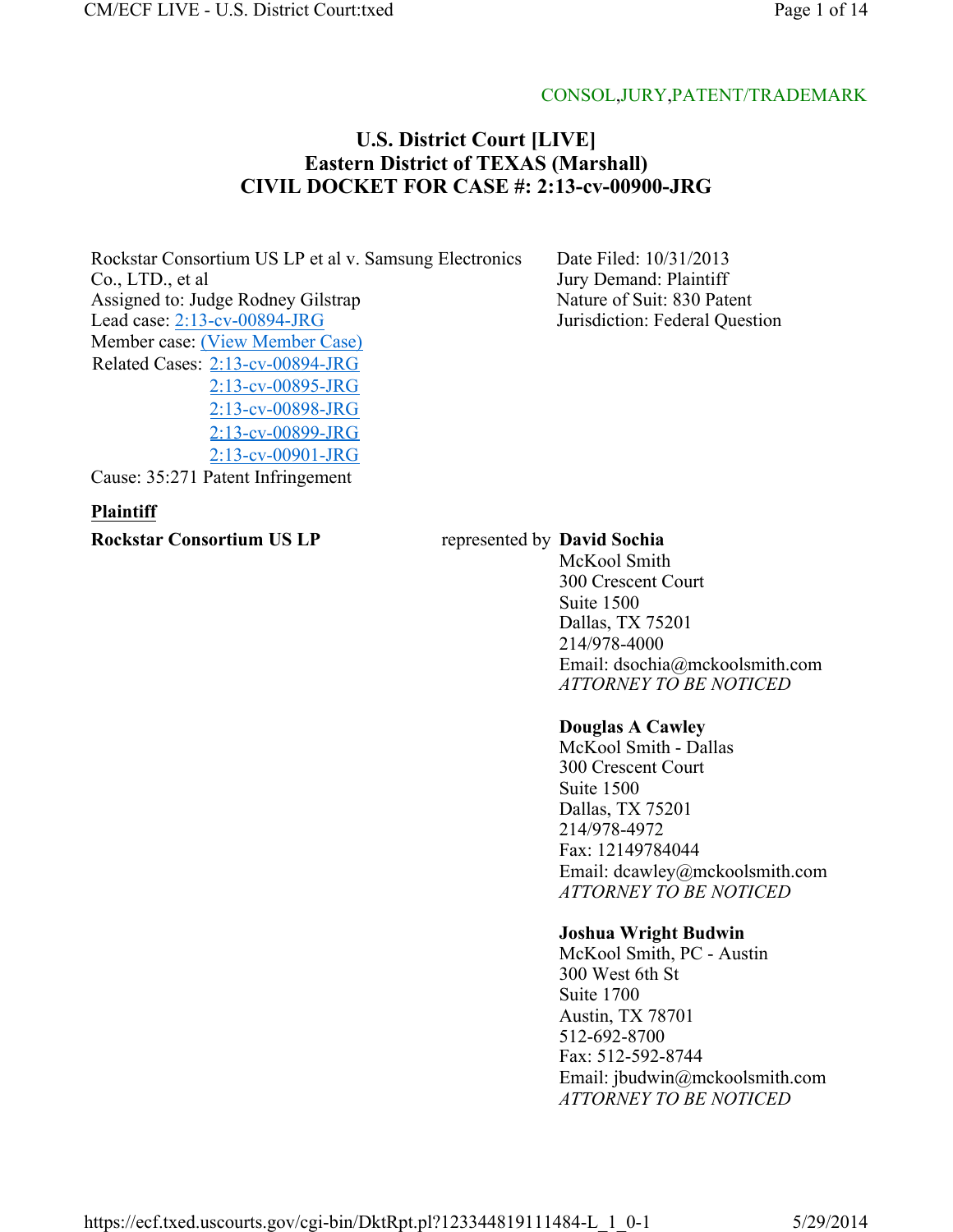#### **Mike McKool , Jr**

McKool Smith - Dallas 300 Crescent Court Suite 1500 Dallas, TX 75201 214/978-4000 Fax: 12149784044 Email: mmckool@mckoolsmith.com *ATTORNEY TO BE NOTICED*

#### **Ryan Abbott Hargrave**

McKool Smith PC - Dallas 300 Crescent Court Suite 1500 Dallas, TX 75219 214-978-4000 Fax: 214-978-4044 Email: rhargrave@mckoolsmith.com *ATTORNEY TO BE NOTICED*

#### **Theodore Stevenson , III**

McKool Smith PC - Dallas 300 Crescent Court Suite 1500 Dallas, TX 75219 214/978-4974 Fax: 12149784044 Email: tstevenson@mckoolsmith.com *ATTORNEY TO BE NOTICED*

#### **Plaintiff**

**Mobilestar Technologies LLC** represented by **David Sochia** 

(See above for address) *ATTORNEY TO BE NOTICED*

## **Douglas A Cawley**

(See above for address) *ATTORNEY TO BE NOTICED*

#### **Joshua Wright Budwin**

(See above for address) *ATTORNEY TO BE NOTICED*

#### **Mike McKool , Jr**

(See above for address) *ATTORNEY TO BE NOTICED*

## **Ryan Abbott Hargrave**

(See above for address) *ATTORNEY TO BE NOTICED*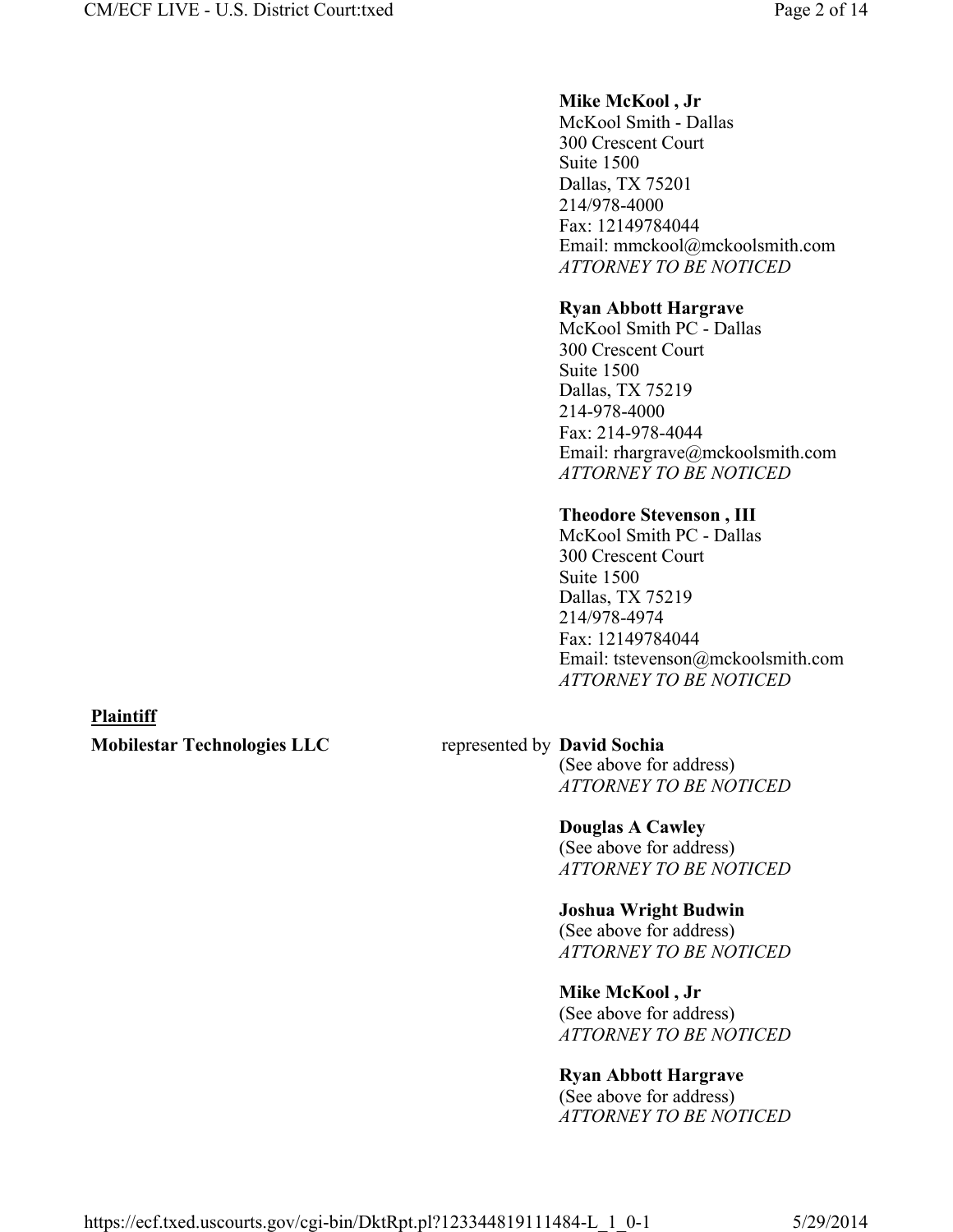# **Theodore Stevenson , III**

(See above for address) *ATTORNEY TO BE NOTICED*

V.

#### **Defendant**

**Samsung Electronics Co., LTD.,** represented by Andy Tindel

Mann, Tindel & Thompson - Attorneys at Law 112 E Line Suite 304 Tyler, TX 75702 903/596-0900 Fax: 903/596-0909 Email: atindel@andytindel.com *ATTORNEY TO BE NOTICED*

#### **Charles K Verhoeven**

Quinn Emanuel Urquhart & Sullivan LLP - San Francisco 50 California Street 22nd Floor San Francisco, CA 94111 415/875-6600 Fax: 415/875-6700 Email: charlesverhoeven@quinnemanuel.com *ATTORNEY TO BE NOTICED*

#### **Gregory Blake Thompson**

Mann Tindel & Thompson 300 W. Main Henderson, TX 75652 903/657-8540 Fax: 903-657-6003 Email: blake@themannfirm.com *ATTORNEY TO BE NOTICED*

## **James D Judah**

Quinn Emanuel Urquhart & Sullivan LLP - San Francisco 50 California Street 22nd Floor San Francisco, CA 94111 415.875.6420 Fax: 415.875.6700 Email: jamesjudah@quinnemanuel.com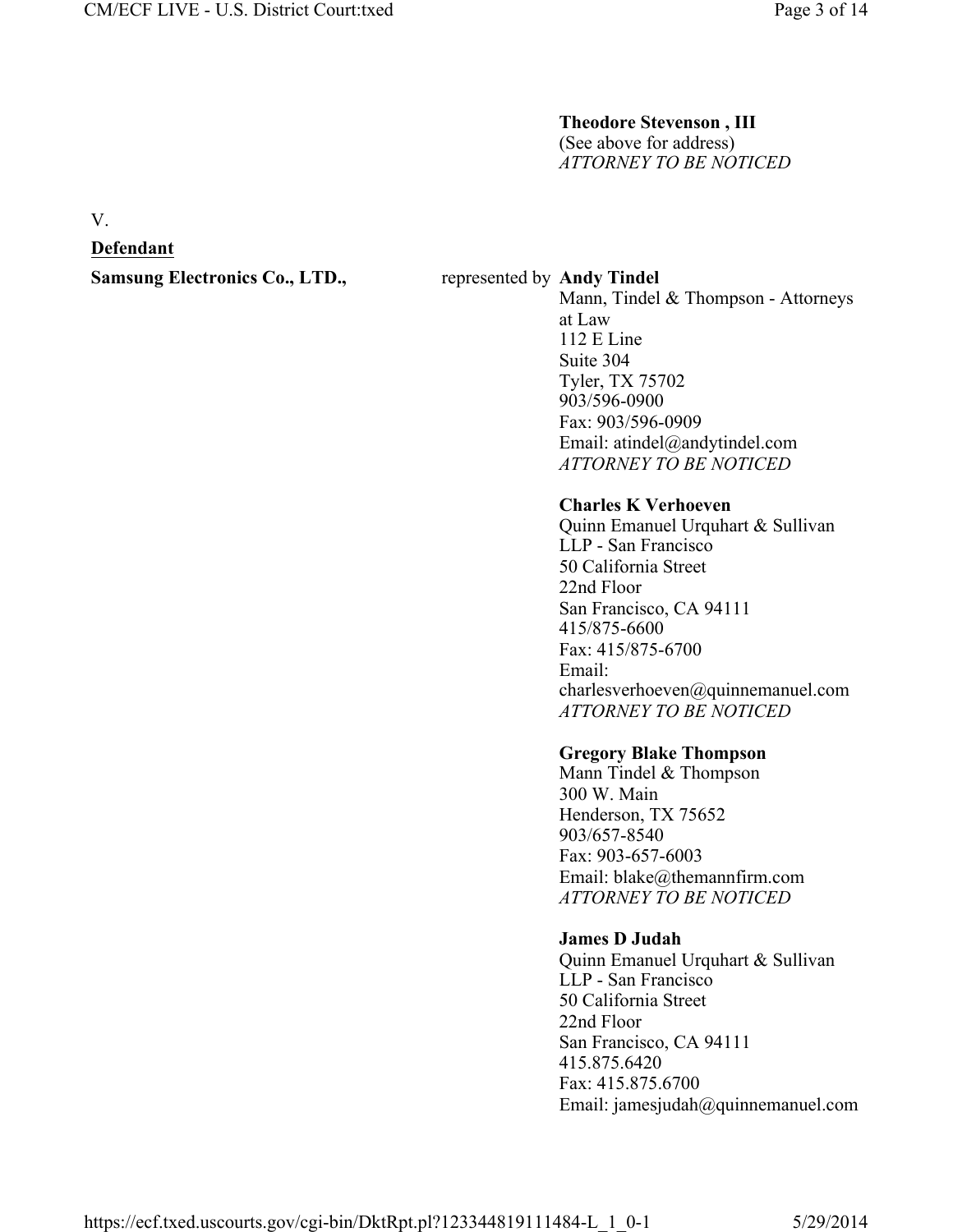# *ATTORNEY TO BE NOTICED*

# **James Mark Mann**

Mann Tindel & Thompson 300 W. Main Henderson, TX 75652 903/657-8540 Fax: 9036576003 Email: mark@themannfirm.com *ATTORNEY TO BE NOTICED*

# **Joseph Milowic , III**

Quinn Emanuel Urquhart & Sullivan, LLP - NY 51 Madison Ave 22nd Floor New York, NY 10010 212/849-7225 Fax: 212/849-7100 Email: josephmilowic@quinnemanuel.com *ATTORNEY TO BE NOTICED*

## **Kevin P.B. Johnson**

Quinn Emanuel Urquhart & Sullivan - Redwood 555 Twin Dolphin Dr 5th Floor Redwood Shores, CA 94065 650/801-5015 Fax: 650/801-5100 Email: kevinjohnson@quinnemanuel.com *ATTORNEY TO BE NOTICED*

# **Sean S Pak**

Quinn Emanuel Urquhart & Sullivan LLP - San Francisco 50 California Street 22nd Floor San Francisco, CA 94111 415/875-6600 Fax: 415/875-6700 Email: seanpak@quinnemanuel.com *ATTORNEY TO BE NOTICED*

# **Defendant**

**Samsung Electronics America, Inc.** represented by **Andy Tindel** 

(See above for address) *ATTORNEY TO BE NOTICED*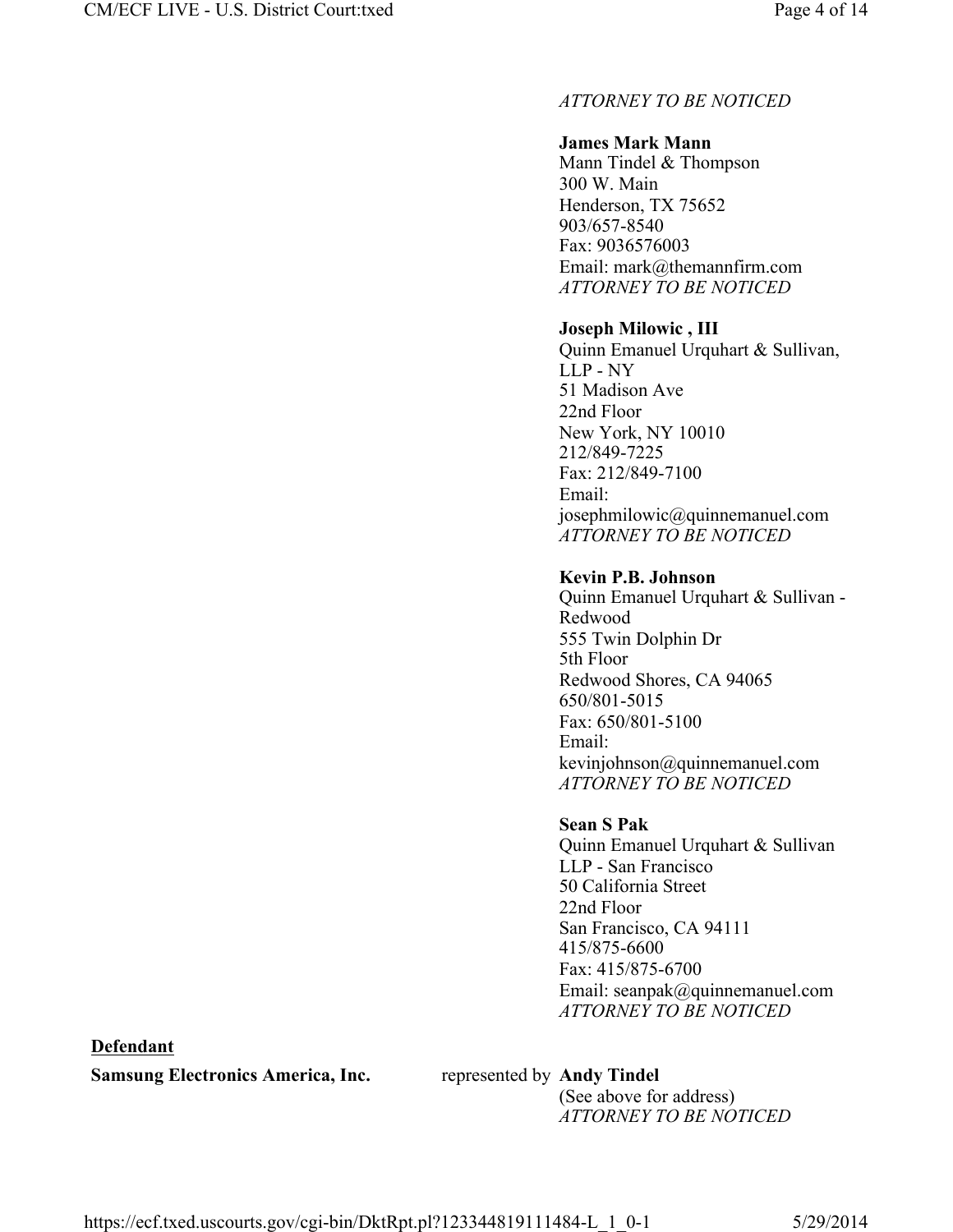**Charles K Verhoeven**  (See above for address) *ATTORNEY TO BE NOTICED*

**Gregory Blake Thompson**  (See above for address) *ATTORNEY TO BE NOTICED*

**James D Judah**  (See above for address) *ATTORNEY TO BE NOTICED*

**James Mark Mann**  (See above for address) *ATTORNEY TO BE NOTICED*

**Joseph Milowic , III**  (See above for address) *ATTORNEY TO BE NOTICED*

**Kevin P.B. Johnson**  (See above for address) *ATTORNEY TO BE NOTICED*

**Sean S Pak**  (See above for address) *ATTORNEY TO BE NOTICED*

**Defendant** 

**Samsung TeleCommunications America, LLC**

## represented by **Andy Tindel**

(See above for address) *ATTORNEY TO BE NOTICED*

**Charles K Verhoeven**  (See above for address) *ATTORNEY TO BE NOTICED*

**Gregory Blake Thompson**  (See above for address) *ATTORNEY TO BE NOTICED*

**James D Judah**  (See above for address) *ATTORNEY TO BE NOTICED*

# **James Mark Mann**

(See above for address) *ATTORNEY TO BE NOTICED*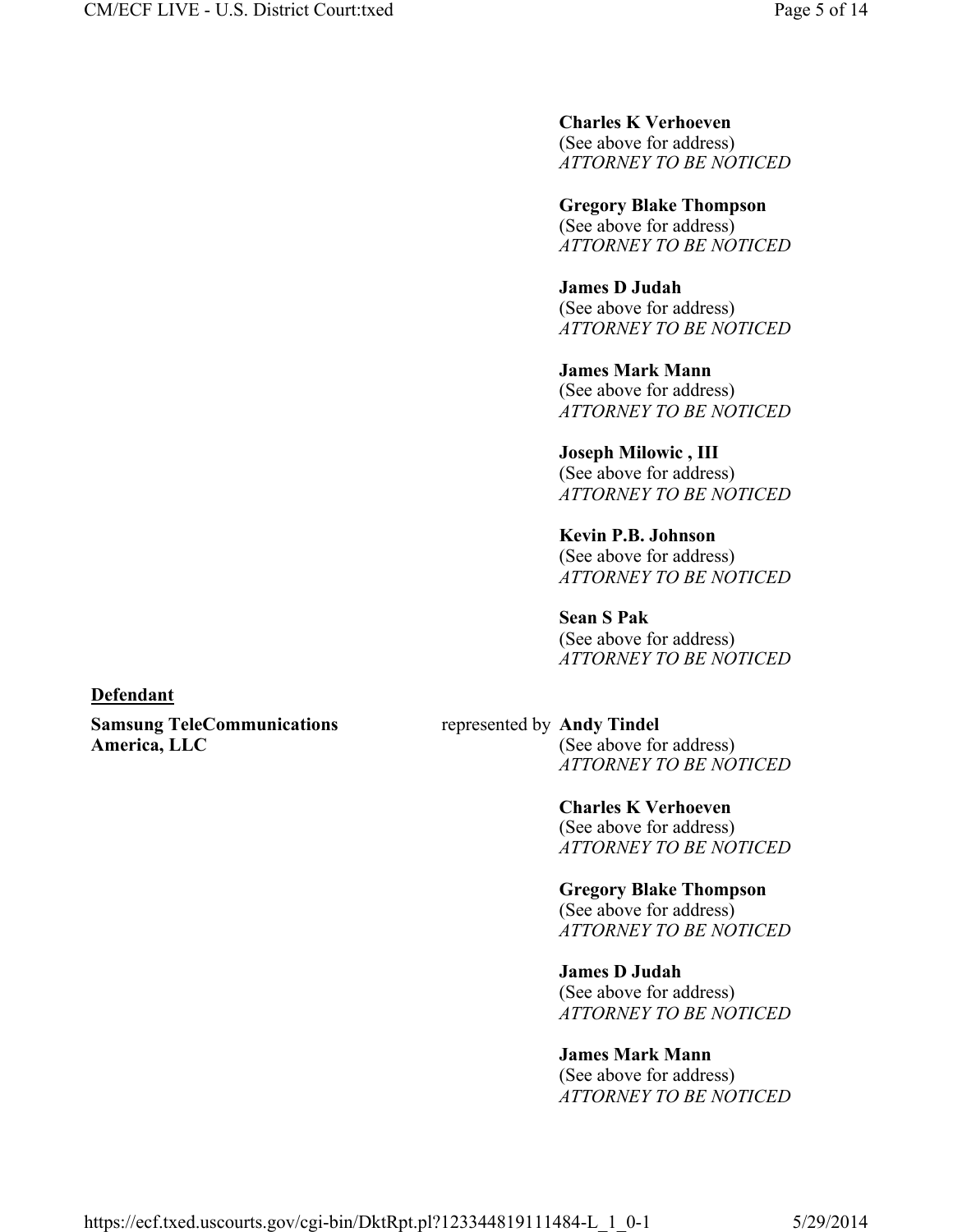#### **Joseph Milowic , III**

(See above for address) *ATTORNEY TO BE NOTICED*

**Kevin P.B. Johnson**  (See above for address) *ATTORNEY TO BE NOTICED*

#### **Sean S Pak**

(See above for address) *ATTORNEY TO BE NOTICED*

## Google, Inc. **and South Amy H Candido Figure 2.1 and South Amy H Candido**

Quinn Emanuel Urquhart & Sullivan LLP - San Francisco 50 California Street 22nd Floor San Francisco, CA 94111 415/875-6600 Fax: 415/875-6700 Email: amycandido@quinnemanuel.com *ATTORNEY TO BE NOTICED*

**Andy Tindel**  (See above for address) *ATTORNEY TO BE NOTICED*

#### **Charles K Verhoeven**

(See above for address) *ATTORNEY TO BE NOTICED*

#### **Gregory Blake Thompson**

(See above for address) *ATTORNEY TO BE NOTICED*

#### **James Mark Mann**

(See above for address) *ATTORNEY TO BE NOTICED*

#### **Sean S Pak**

(See above for address) *ATTORNEY TO BE NOTICED*

| <b>Date Filed</b> | # | Docket Text                                                                                                                             |
|-------------------|---|-----------------------------------------------------------------------------------------------------------------------------------------|
| 10/31/2013        |   | COMPLAINT against Samsung Electronics America, Inc., Samsung<br>Electronics Co., LTD.,, Samsung TeleCommunications America, LLC (Filing |

**Defendant**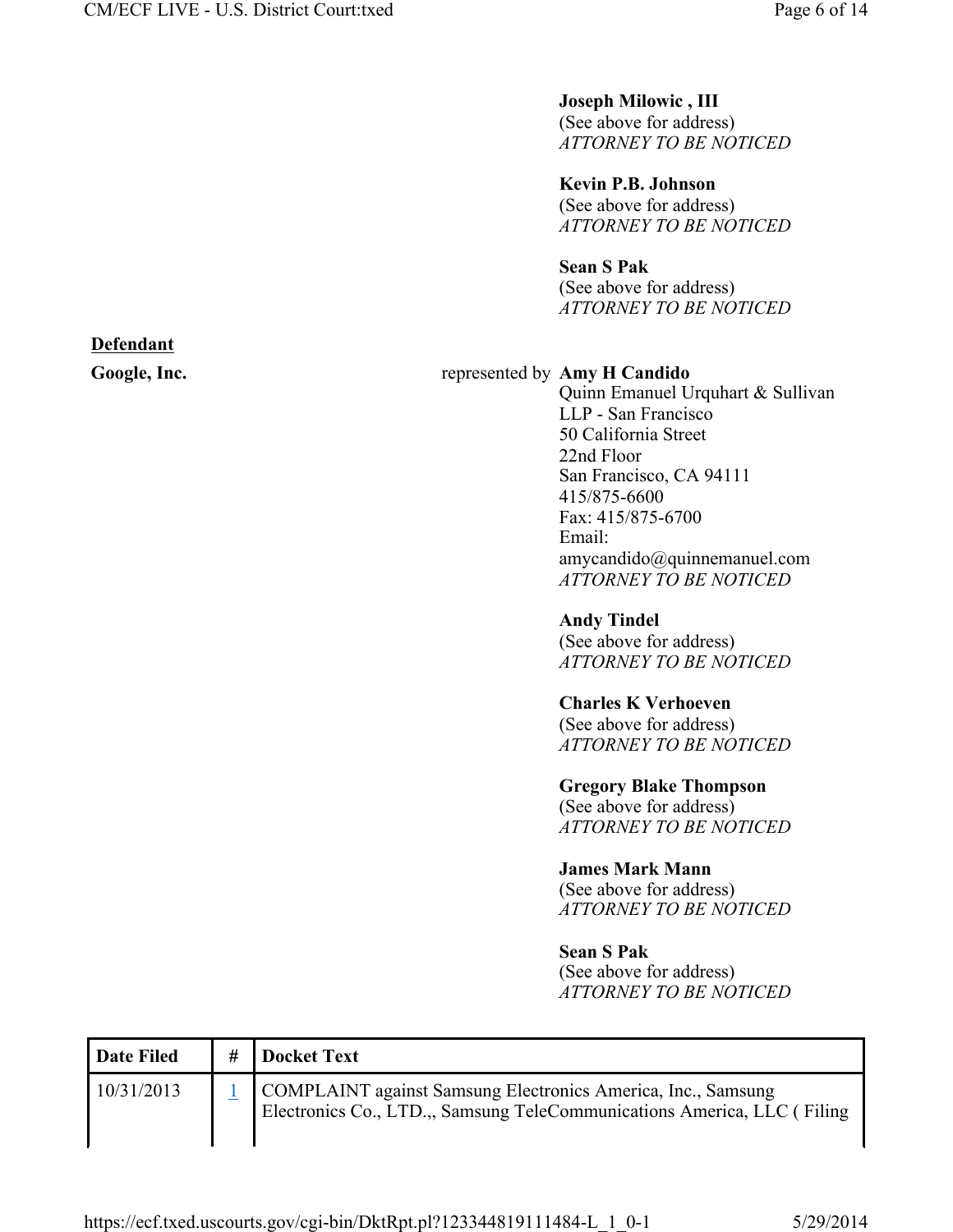|            |                | fee \$400 receipt number 0540-4385542.), filed by Rockstar Consortium US<br>LP, Mobilestar Technologies LLC. (Attachments: $\# \underline{1}$ Civil Cover Sheet)<br>(Stevenson, Theodore) (Entered: 10/31/2013)                                                                                                                                                                                                                                                                                                                                                                       |  |  |
|------------|----------------|---------------------------------------------------------------------------------------------------------------------------------------------------------------------------------------------------------------------------------------------------------------------------------------------------------------------------------------------------------------------------------------------------------------------------------------------------------------------------------------------------------------------------------------------------------------------------------------|--|--|
| 10/31/2013 |                | Judge Rodney Gilstrap added. (ehs, ) (Entered: 10/31/2013)                                                                                                                                                                                                                                                                                                                                                                                                                                                                                                                            |  |  |
| 10/31/2013 |                | In accordance with the provisions of 28 USC Section $636(c)$ , you are hereby<br>notified that a U.S. Magistrate Judge of this district court is available to<br>conduct any or all proceedings in this case including a jury or non-jury trial<br>and to order the entry of a final judgment. The form Consent to Proceed Before<br>Magistrate Judge is available on our website. All signed consent forms,<br>excluding pro se parties, should be filed electronically using the event <i>Notice</i><br>of Consent to Proceed Before Magistrate Judge. (ehs.) (Entered: 10/31/2013) |  |  |
| 10/31/2013 | $\overline{2}$ | CORPORATE DISCLOSURE STATEMENT filed by Rockstar Consortium<br>US LP identifying Corporate Parent Rockstar Consortium LLC for Rockstar<br>Consortium US LP. (Stevenson, Theodore) (Entered: 10/31/2013)                                                                                                                                                                                                                                                                                                                                                                               |  |  |
| 10/31/2013 | $\overline{3}$ | CORPORATE DISCLOSURE STATEMENT filed by Mobilestar<br>Technologies LLC identifying Corporate Parent Rockstar Consortium US LP<br>for Mobilestar Technologies LLC. (Stevenson, Theodore) (Entered:<br>10/31/2013                                                                                                                                                                                                                                                                                                                                                                       |  |  |
| 11/02/2013 | $\overline{4}$ | NOTICE of Attorney Appearance by Mike McKool, Jr on behalf of Mobilestar<br>Technologies LLC, Rockstar Consortium US LP (McKool, Mike) (Entered:<br>11/02/2013                                                                                                                                                                                                                                                                                                                                                                                                                        |  |  |
| 11/02/2013 | $\overline{5}$ | NOTICE of Attorney Appearance by David Sochia on behalf of Mobilestar<br>Technologies LLC, Rockstar Consortium US LP (Sochia, David) (Entered:<br>11/02/2013                                                                                                                                                                                                                                                                                                                                                                                                                          |  |  |
| 11/02/2013 | <u>6</u>       | NOTICE of Attorney Appearance by Douglas A Cawley on behalf of<br>Mobilestar Technologies LLC, Rockstar Consortium US LP (Cawley,<br>Douglas) (Entered: 11/02/2013)                                                                                                                                                                                                                                                                                                                                                                                                                   |  |  |
| 11/05/2013 | 7              | Notice of Filing of Patent/Trademark Form (AO 120). AO 120 mailed to the<br>Director of the U.S. Patent and Trademark Office. (Stevenson, Theodore)<br>(Entered: 11/05/2013)                                                                                                                                                                                                                                                                                                                                                                                                          |  |  |
| 11/06/2013 | 8              | SUMMONS Issued as to Samsung TeleCommunications America, LLC.<br>(Attachments: $\# \underline{1}$ Samsung Electronics America, Inc.)(ch, ) (Entered:<br>11/06/2013                                                                                                                                                                                                                                                                                                                                                                                                                    |  |  |
| 11/25/2013 | <u>17</u>      | SUMMONS Returned Executed by Rockstar Consortium US LP, Mobilestar<br>Technologies LLC. Samsung TeleCommunications America, LLC served by<br>Process Server on 11/6/2013. (ch. ) (Entered: 12/02/2013)                                                                                                                                                                                                                                                                                                                                                                                |  |  |
| 11/25/2013 | 18             | SUMMONS Returned Executed by Rockstar Consortium US LP, Mobilestar<br>Technologies LLC. Samsung Electronics America, Inc. served by Process<br>Server on 11/6/2013. (ch, ) (Entered: 12/02/2013)                                                                                                                                                                                                                                                                                                                                                                                      |  |  |
| 11/26/2013 | $\overline{9}$ | NOTICE of Attorney Appearance by James Mark Mann on behalf of All<br>Defendants (Mann, James) (Entered: 11/26/2013)                                                                                                                                                                                                                                                                                                                                                                                                                                                                   |  |  |
|            |                |                                                                                                                                                                                                                                                                                                                                                                                                                                                                                                                                                                                       |  |  |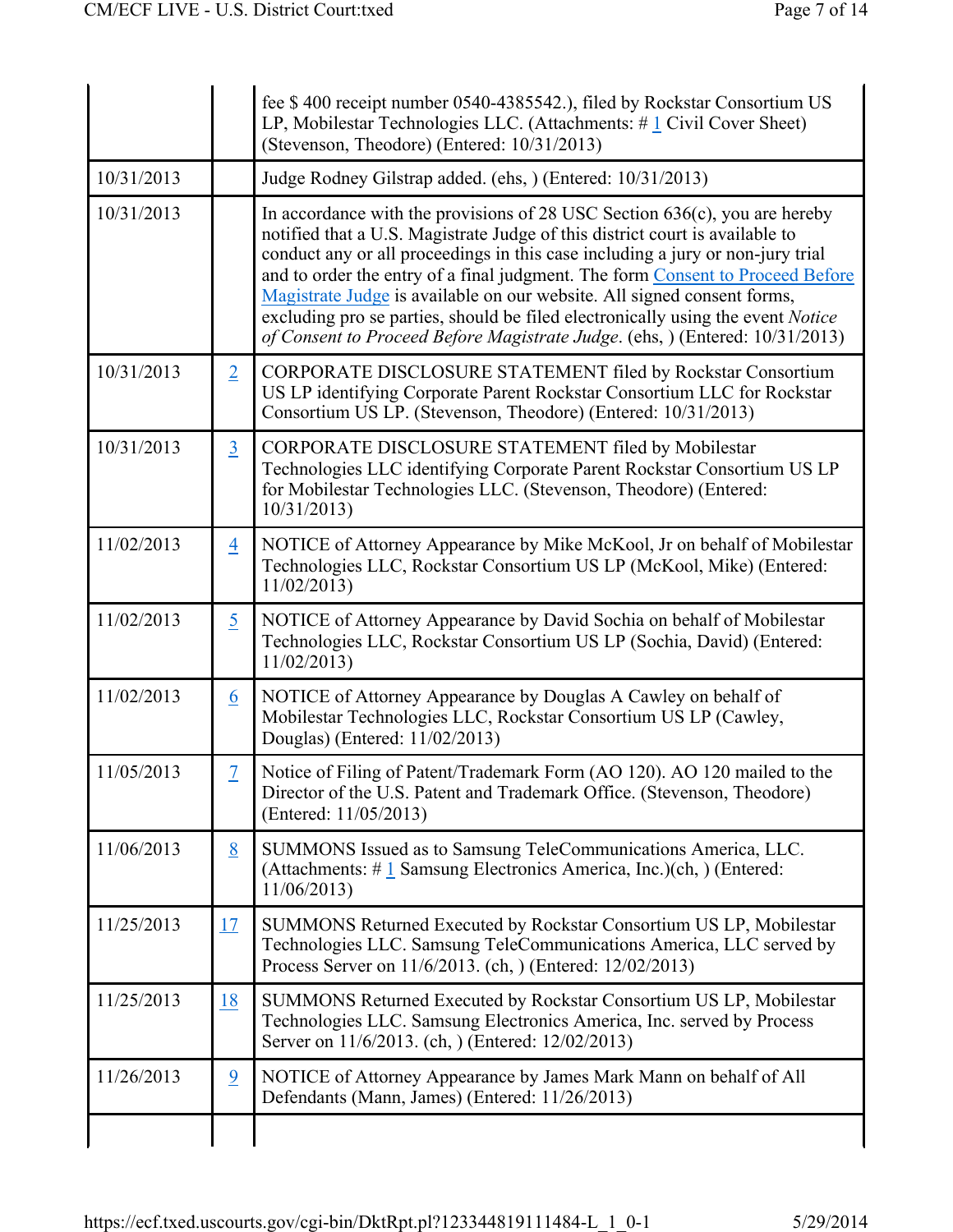| 11/26/2013 | 10        | NOTICE of Attorney Appearance by Gregory Blake Thompson on behalf of<br>All Defendants (Thompson, Gregory) (Entered: 11/26/2013)                                                                                                                                                                                                                             |  |
|------------|-----------|--------------------------------------------------------------------------------------------------------------------------------------------------------------------------------------------------------------------------------------------------------------------------------------------------------------------------------------------------------------|--|
| 11/26/2013 | 11        | Unopposed MOTION for Extension of Time to File Answer by Samsung<br>Electronics America, Inc., Samsung Electronics Co., LTD.,, Samsung<br>TeleCommunications America, LLC. (Attachments: #1 Text of Proposed<br>Order Granting Defendants' Unopposed Motion for Extension of Time to<br>Respond to Plaintiffs' Complaint)(Mann, James) (Entered: 11/26/2013) |  |
| 11/26/2013 | 12        | *** DEFICIENT DOCUMENT, PLEASE IGNORE *** Defendant's<br>Unopposed First Application for Extension of Time to Answer Complaint re<br>Samsung Electronics America, Inc., Samsung Electronics Co., LTD.,, Samsung<br>TeleCommunications America, LLC.(Mann, James) Modified on 11/26/2013<br>$(sm, )$ . (Entered: 11/26/2013)                                  |  |
| 11/26/2013 | 13        | NOTICE of Attorney Appearance by Andy Tindel on behalf of All Defendants<br>(Tindel, Andy) (Entered: 11/26/2013)                                                                                                                                                                                                                                             |  |
| 11/26/2013 |           | NOTICE of DEFICIENCY regarding the #12 Application to extend time<br>submitted by Samsung Electronics America, Inc., Samsung Electronics Co.,<br>LTD., Samsung TeleCommunications America, LLC. Violation of Local Rule<br>12 due to it exceeds 45 days. (sm, ) (Entered: 11/26/2013)                                                                        |  |
| 11/26/2013 | 14        | Defendant's Unopposed First Application for Extension of Time to Answer<br>Complaint re Samsung Electronics America, Inc( Mann, James) (Entered:<br>11/26/2013                                                                                                                                                                                               |  |
| 11/26/2013 | 15        | Defendant's Unopposed First Application for Extension of Time to Answer<br>Complaint re Samsung TeleCommunications America, LLC. (Mann, James)<br>(Entered: 11/26/2013)                                                                                                                                                                                      |  |
| 11/27/2013 |           | Defendant's Unopposed First Application for Extension of Time to Answer<br>Complaint is GRANTED pursuant to Local Rule CV-12 for Samsung<br>Electronics America, Inc. to 1/10/2014; Samsung TeleCommunications<br>America, LLC to 1/10/2014. 45 Days Granted for Deadline Extension.(sm,)<br>(Entered: 11/27/2013)                                           |  |
| 11/27/2013 | <u>16</u> | ORDER granting 11 Motion for Extension of Time to Answer. Defendants<br>Samsung Electronics Co, Ltd., Samsung Electronics America, Inc., and<br>Samsung Telecommunications America, LLC shall have up to and including<br>February 10,2014. Signed by Judge Rodney Gilstrap on 11/27/2013. (ch.)<br>(Entered: 11/27/2013)                                    |  |
| 11/27/2013 |           | Answer Due Deadline Updated for Samsung Electronics America, Inc. to<br>$2/10/2014$ ; Samsung Electronics Co., LTD., to $2/10/2014$ ; Samsung<br>TeleCommunications America, LLC to 2/10/2014. (ch, ) (Entered: 11/27/2013)                                                                                                                                  |  |
| 12/31/2013 | 19        | AMENDED COMPLAINT against Samsung Electronics America, Inc.,<br>Samsung Electronics Co., LTD., Samsung TeleCommunications America,<br>LLC, Google, Inc., filed by Rockstar Consortium US LP, Mobilestar<br>Technologies LLC. (Stevenson, Theodore) (Entered: 12/31/2013)                                                                                     |  |
| 01/02/2014 | 20        | SUMMONS Issued as to Google, Inc (sm, ) (Entered: 01/02/2014)                                                                                                                                                                                                                                                                                                |  |
|            |           |                                                                                                                                                                                                                                                                                                                                                              |  |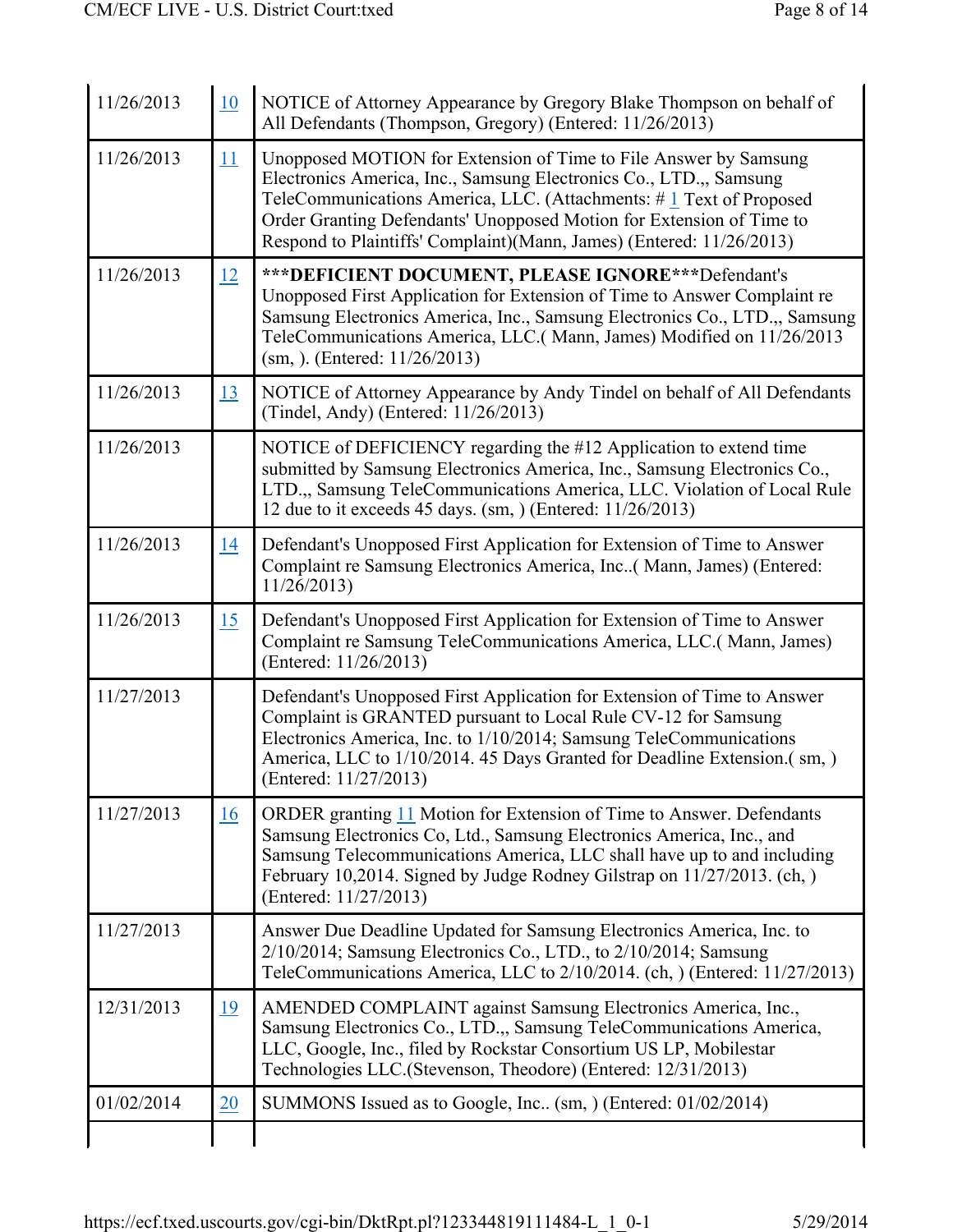| 01/14/2014 | 21              | NOTICE of Attorney Appearance by James Mark Mann on behalf of Google,<br>Inc. (Mann, James) (Entered: 01/14/2014)                                                                                                                                                                                                                                                                                     |  |
|------------|-----------------|-------------------------------------------------------------------------------------------------------------------------------------------------------------------------------------------------------------------------------------------------------------------------------------------------------------------------------------------------------------------------------------------------------|--|
| 01/14/2014 | 22              | Defendant's Unopposed First Application for Extension of Time to Answer<br>Complaint re Google, Inc( Mann, James) (Entered: 01/14/2014)                                                                                                                                                                                                                                                               |  |
| 01/15/2014 |                 | Defendant's Unopposed First Application for Extension of Time to Answer<br>Complaint is GRANTED pursuant to Local Rule CV-12 for Google, Inc. to<br>2/17/2014. 7 Days Granted for Deadline Extension. (sm, ) (Entered:<br>01/15/2014                                                                                                                                                                  |  |
| 01/15/2014 | 23              | NOTICE of Attorney Appearance by Gregory Blake Thompson on behalf of<br>Google, Inc. (Thompson, Gregory) (Entered: 01/15/2014)                                                                                                                                                                                                                                                                        |  |
| 01/15/2014 | $\overline{24}$ | NOTICE of Attorney Appearance by Andy Tindel on behalf of Google, Inc.<br>(Tindel, Andy) (Entered: 01/15/2014)                                                                                                                                                                                                                                                                                        |  |
| 01/16/2014 | 25              | SUMMONS Returned Executed by Rockstar Consortium US LP, Mobilestar<br>Technologies LLC. Google, Inc. served by Process Server on 1/3/2014. (ch.)<br>(Entered: 01/17/2014)                                                                                                                                                                                                                             |  |
| 02/10/2014 | 26              | MOTION to Dismiss Plaintiffs' First Amended Complaint Pursuant to the<br>Federal Rules of Civil Procedure $12(b)(6)$ and $12(b)(1)$ by Samsung<br>Electronics America, Inc., Samsung Electronics Co., LTD.,, Samsung<br>TeleCommunications America, LLC. (Attachments: #1 Declaration of Joseph<br>Milowic, $\# 2$ Exhibits 1-8, $\# 3$ Text of Proposed Order)(Mann, James)<br>(Entered: 02/10/2014) |  |
| 02/12/2014 | 27              | NOTICE of Attorney Appearance - Pro Hac Vice by Joseph Milowic, III on<br>behalf of Samsung Electronics America, Inc., Samsung Electronics Co., LTD.,<br>Samsung TeleCommunications America, LLC. Filing fee \$ 100, receipt<br>number 0540-4520323. (Milowic, Joseph) (Entered: 02/12/2014)                                                                                                          |  |
| 02/13/2014 | 28              | NOTICE of Attorney Appearance - Pro Hac Vice by Kevin P.B. Johnson on<br>behalf of Samsung Electronics America, Inc., Samsung Electronics Co., LTD.,,<br>Samsung TeleCommunications America, LLC. Filing fee \$ 100, receipt<br>number 0540-4521936. (Johnson, Kevin) (Entered: 02/13/2014)                                                                                                           |  |
| 02/13/2014 | 29              | NOTICE of Attorney Appearance - Pro Hac Vice by Sean S Pak on behalf of<br>Samsung Electronics America, Inc., Samsung Electronics Co., LTD.,, Samsung<br>TeleCommunications America, LLC. Filing fee \$ 100, receipt number 0540-<br>4523194. (Pak, Sean) (Entered: 02/13/2014)                                                                                                                       |  |
| 02/13/2014 | <u>30</u>       | NOTICE of Attorney Appearance - Pro Hac Vice by Charles K Verhoeven on<br>behalf of Google, Inc., Samsung Electronics America, Inc., Samsung<br>Electronics Co., LTD.,, Samsung TeleCommunications America, LLC. Filing<br>fee \$100, receipt number 0540-4523213. (Verhoeven, Charles) (Entered:<br>02/13/2014                                                                                       |  |
| 02/18/2014 | 31              | NOTICE of Attorney Appearance by Joshua Wright Budwin on behalf of<br>Mobilestar Technologies LLC, Rockstar Consortium US LP (Budwin, Joshua)<br>(Entered: 02/18/2014)                                                                                                                                                                                                                                |  |
| 02/18/2014 | 32              | NOTICE of Attorney Appearance by Amy H Candido on behalf of Google,                                                                                                                                                                                                                                                                                                                                   |  |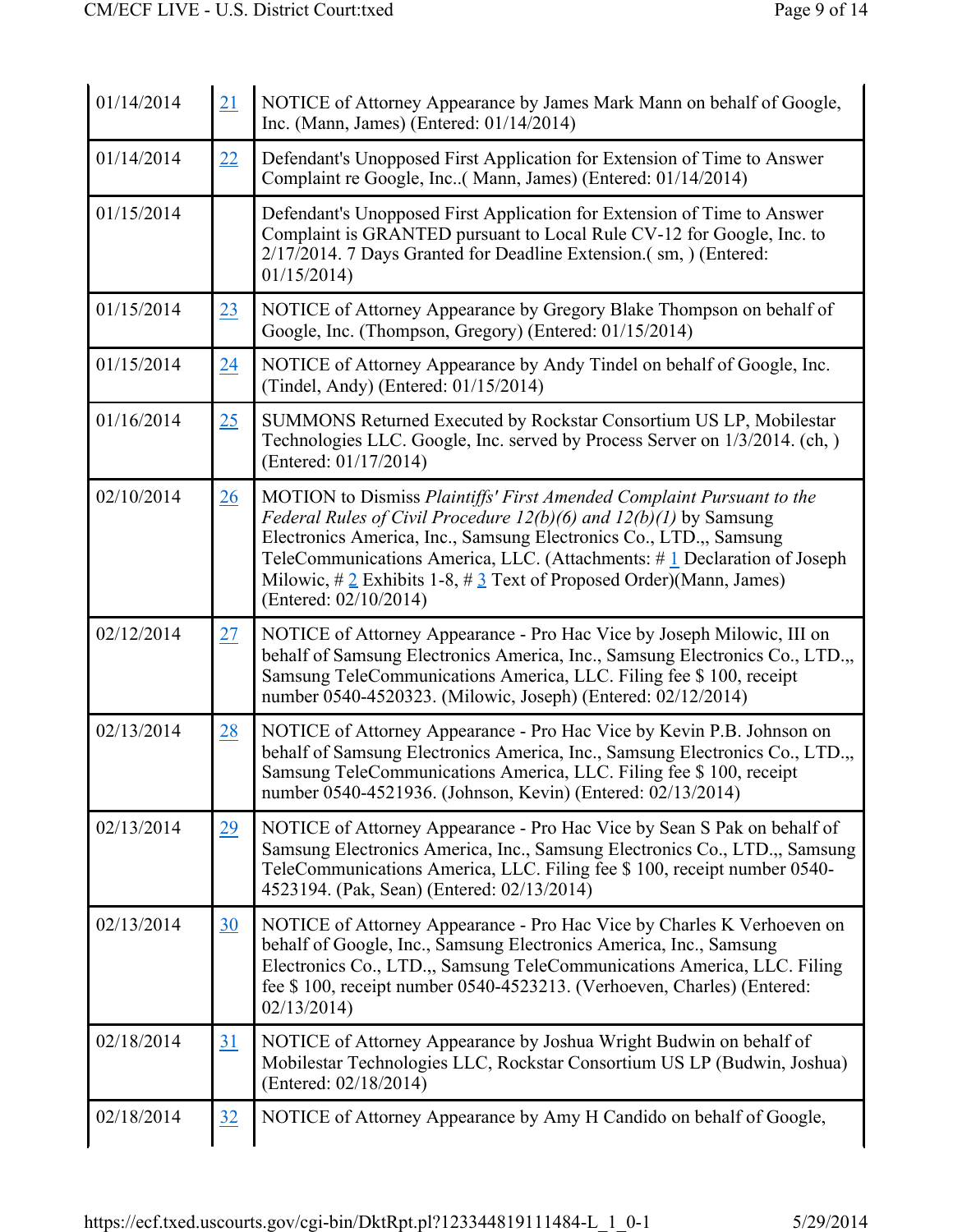|            |                 | Inc. (Candido, Amy) (Entered: 02/18/2014)                                                                                                                                                                                                                                                                                                                                                                              |  |  |
|------------|-----------------|------------------------------------------------------------------------------------------------------------------------------------------------------------------------------------------------------------------------------------------------------------------------------------------------------------------------------------------------------------------------------------------------------------------------|--|--|
| 02/18/2014 | 33              | MOTION to Dismiss Google's Motion to Dismiss Rockstar's First Amended<br><i>Complaint</i> by Google, Inc (Attachments: $\#$ 1 Declaration of Kristin J.<br>Madigan In Support of Google's Motion To Dismiss Rockstar's First Amended<br>Complaint, $\#\ 2$ Exhibit 1, $\#\ 3$ Exhibit 2, $\#\ 4$ Exhibit 3, $\#\ 5$ Exhibit 4, $\#\ 6$<br>Exhibit 5, $\#$ 7 Text of Proposed Order)(Mann, James) (Entered: 02/18/2014) |  |  |
| 02/19/2014 | $\overline{34}$ | CORPORATE DISCLOSURE STATEMENT filed by Google, Inc. (Mann,<br>James) (Entered: 02/19/2014)                                                                                                                                                                                                                                                                                                                            |  |  |
| 02/19/2014 | 35              | CORPORATE DISCLOSURE STATEMENT filed by Samsung Electronics<br>America, Inc. (Mann, James) (Entered: 02/19/2014)                                                                                                                                                                                                                                                                                                       |  |  |
| 02/19/2014 | 36              | CORPORATE DISCLOSURE STATEMENT filed by Samsung Electronics<br>Co., LTD., (Mann, James) (Entered: 02/19/2014)                                                                                                                                                                                                                                                                                                          |  |  |
| 02/19/2014 | 37              | CORPORATE DISCLOSURE STATEMENT filed by Samsung<br>TeleCommunications America, LLC (Mann, James) (Entered: 02/19/2014)                                                                                                                                                                                                                                                                                                 |  |  |
| 02/19/2014 | <u>38</u>       | NOTICE by Google, Inc. re 33 MOTION to Dismiss Google's Motion to<br>Dismiss Rockstar's First Amended Complaint - Notice of Filing of Google's<br>Corrected Motion to Dismiss (Attachments: $\# \bot$ Google's Corrected Motion to<br>Dismiss Rockstar's First Amended Complaint)(Mann, James) (Entered:<br>02/19/2014                                                                                                 |  |  |
| 02/27/2014 | 39              | NOTICE by Mobilestar Technologies LLC, Rockstar Consortium US LP<br>NOTICE OF READINESS FOR SCHEDULING CONFERENCE (Stevenson,<br>Theodore) (Entered: 02/27/2014)                                                                                                                                                                                                                                                       |  |  |
| 02/28/2014 | 40              | RESPONSE in Opposition re 33 MOTION to Dismiss Google's Motion to<br>Dismiss Rockstar's First Amended Complaint filed by Mobilestar Technologies<br>LLC, Rockstar Consortium US LP. (Attachments: #1 Text of Proposed Order)<br>(Stevenson, Theodore) (Entered: 02/28/2014)                                                                                                                                            |  |  |
| 02/28/2014 | 41              | RESPONSE in Opposition re 33 MOTION to Dismiss Google's Motion to<br>Dismiss Rockstar's First Amended Complaint filed by Mobilestar Technologies<br>LLC, Rockstar Consortium US LP. (Attachments: $\#$ 1 Text of Proposed Order)<br>(Stevenson, Theodore) (Entered: 02/28/2014)                                                                                                                                        |  |  |
| 03/04/2014 | 42              | NOTICE of Attorney Appearance by Ryan Abbott Hargrave on behalf of<br>Mobilestar Technologies LLC, Rockstar Consortium US LP (Hargrave, Ryan)<br>(Entered: 03/04/2014)                                                                                                                                                                                                                                                 |  |  |
| 03/07/2014 | 43              | Unopposed MOTION for Extension of Time to File Response/Reply<br>UNOPPOSED MOTION TO EXTEND DEADLINE by Samsung Electronics<br>America, Inc., Samsung Electronics Co., LTD., Samsung<br>TeleCommunications America, LLC. (Attachments: #1 Text of Proposed<br>Order)(Mann, James) (Entered: 03/07/2014)                                                                                                                |  |  |
| 03/07/2014 | 44              | Unopposed MOTION for Extension of Time to File Response/Reply as to 33<br>MOTION to Dismiss Google's Motion to Dismiss Rockstar's First Amended<br><i>Complaint</i> , $\frac{38}{38}$ Notice (Other), by Google, Inc (Attachments: # $\frac{1}{4}$ Text of<br>Proposed Order)(Mann, James) (Entered: 03/07/2014)                                                                                                       |  |  |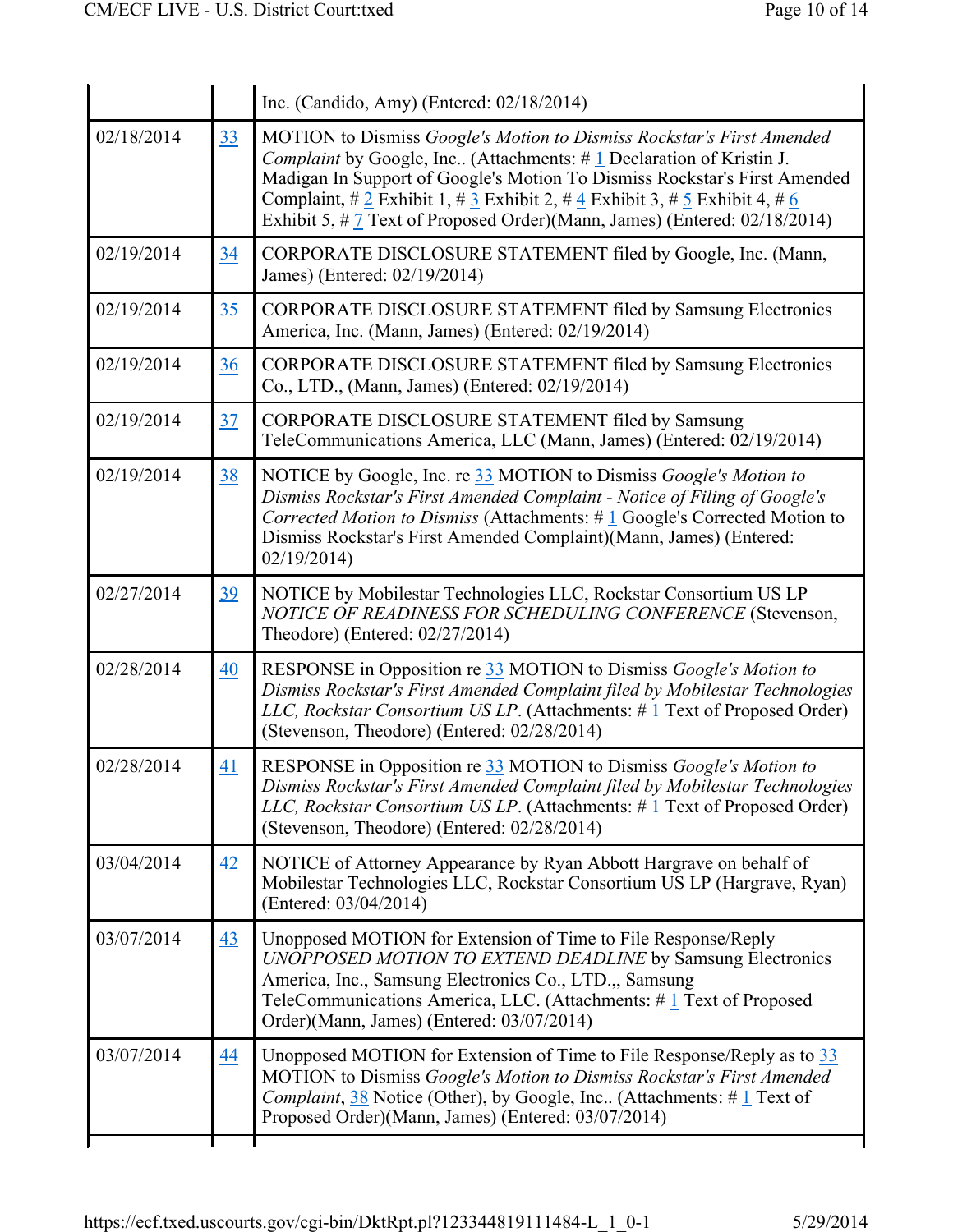| 03/10/2014 | 45               | MOTION for Leave to File A SECOND AMENDED COMPLAINT by<br>Mobilestar Technologies LLC, Rockstar Consortium US LP. (Attachments: #1<br>Exhibit A, $\#$ 2 Exhibit B, $\#$ 3 Text of Proposed Order)(Stevenson, Theodore)<br>(Entered: 03/10/2014)                                                                                                                                                                                                                                                                                                                                                                                                                                                                                                                                                                                                                                                                                                                                                                                                                                                                                                                                                                            |  |  |  |
|------------|------------------|----------------------------------------------------------------------------------------------------------------------------------------------------------------------------------------------------------------------------------------------------------------------------------------------------------------------------------------------------------------------------------------------------------------------------------------------------------------------------------------------------------------------------------------------------------------------------------------------------------------------------------------------------------------------------------------------------------------------------------------------------------------------------------------------------------------------------------------------------------------------------------------------------------------------------------------------------------------------------------------------------------------------------------------------------------------------------------------------------------------------------------------------------------------------------------------------------------------------------|--|--|--|
| 03/10/2014 | 46               | AMENDED COMPLAINT against Google, Inc., Samsung Electronics<br>America, Inc., Samsung Electronics Co., LTD.,, Samsung<br>TeleCommunications America, LLC, filed by Rockstar Consortium US LP,<br>Mobilestar Technologies LLC.(Stevenson, Theodore) (Entered: 03/10/2014)                                                                                                                                                                                                                                                                                                                                                                                                                                                                                                                                                                                                                                                                                                                                                                                                                                                                                                                                                   |  |  |  |
| 03/12/2014 | 47               | ORDER granting 43 Motion for Extension of Time to File Response/Reply.<br>Signed by Judge Rodney Gilstrap on 03/12/2014. (nkl, ) (Entered: 03/12/2014)                                                                                                                                                                                                                                                                                                                                                                                                                                                                                                                                                                                                                                                                                                                                                                                                                                                                                                                                                                                                                                                                     |  |  |  |
| 03/12/2014 | <u>48</u>        | ORDER granting 44 Motion for Extension of Time to File Response/Reply.<br>Replies due by 3/13/2014. Signed by Judge Rodney Gilstrap on 03/12/2014.<br>$(nkl, )$ (Entered: 03/12/2014)                                                                                                                                                                                                                                                                                                                                                                                                                                                                                                                                                                                                                                                                                                                                                                                                                                                                                                                                                                                                                                      |  |  |  |
| 03/13/2014 | <u>49</u>        | REPLY to Response to Motion re 26 MOTION to Dismiss Plaintiffs' First<br>Amended Complaint Pursuant to the Federal Rules of Civil Procedure 12(b)(6)<br>and 12(b)(1) filed by Samsung Electronics America, Inc., Samsung Electronics<br>Co., LTD.,, Samsung TeleCommunications America, LLC. (Mann, James)<br>(Entered: 03/13/2014)                                                                                                                                                                                                                                                                                                                                                                                                                                                                                                                                                                                                                                                                                                                                                                                                                                                                                        |  |  |  |
| 03/13/2014 | $\underline{50}$ | REPLY to Response to Motion re 33 MOTION to Dismiss Google's Motion to<br>Dismiss Rockstar's First Amended Complaint filed by Google, Inc (Mann,<br>James) (Entered: 03/13/2014)                                                                                                                                                                                                                                                                                                                                                                                                                                                                                                                                                                                                                                                                                                                                                                                                                                                                                                                                                                                                                                           |  |  |  |
| 03/20/2014 | 51               | ORDER consolidating this case with 2:13cv894 (the LEAD CASE) for all<br>pretrial issues, except venue. All parties are instructed to file any future filings<br>(except relating to venue) in the LEAD CASE. Signed by Judge Rodney<br>Gilstrap on 3/19/14. (bas, ) (Entered: 03/20/2014)                                                                                                                                                                                                                                                                                                                                                                                                                                                                                                                                                                                                                                                                                                                                                                                                                                                                                                                                  |  |  |  |
| 03/21/2014 | 52               | MOTION to Change Venue Defendants' Motion to Stay or, in the Alternative,<br>to Transfer to the Northern District of California by Google, Inc., Samsung<br>Electronics America, Inc., Samsung Electronics Co., LTD.,, Samsung<br>TeleCommunications America, LLC. (Attachments: #1 Declaration of Kristin<br>J. Madigan In Support of Defendants' Motion, $\# 2$ Exhibit 1, $\# 3$ Exhibit 2, $\# 4$<br>Exhibit 3, # $\frac{1}{2}$ Exhibit 4, # $\frac{1}{2}$ Exhibit 5, # $\frac{1}{2}$ Exhibit 6, # $\frac{1}{2}$ Exhibit 7, # $\frac{1}{2}$ Exhibit<br>8, # 10 Exhibit 9, # 11 Exhibit 10, # 12 Exhibit 11, # 13 Exhibit 12, # 14<br>Exhibit 13, # 15 Exhibit 14, # 16 Exhibit 15 - Part 1 of 2, # 17 Exhibit 15 - Part<br>2 of 2, # 18 Exhibit 16, # 19 Exhibit 17, # 20 Exhibit 18, # 21 Exhibit 19, # 22<br>Exhibit 20, # 23 Exhibit 21, # 24 Exhibit 22, # 25 Exhibit 23, # 26 Exhibit 24,<br># 27 Exhibit 25, # 28 Exhibit 26, # 29 Declaration of Abeer Dubey In Support<br>of Defendants' Motion, $\#30$ Declaration of B.J. Kang In Support of<br>Defendants' Motion, #31 Declaration of Dale Jachlewski in Support of<br>Defendants' Motion, #32 Text of Proposed Order)(Mann, James) (Entered:<br>03/21/2014 |  |  |  |
| 03/24/2014 | 53               | Additional Attachments to Main Document: 52 MOTION to Change Venue<br>Defendants' Motion to Stay or, in the Alternative, to Transfer to the Northern<br>District of California (Mann, James) (Entered: 03/24/2014)                                                                                                                                                                                                                                                                                                                                                                                                                                                                                                                                                                                                                                                                                                                                                                                                                                                                                                                                                                                                         |  |  |  |
| 03/24/2014 | <u>54</u>        | DEFICIENT DOCUMENT - FILED IN ERROR                                                                                                                                                                                                                                                                                                                                                                                                                                                                                                                                                                                                                                                                                                                                                                                                                                                                                                                                                                                                                                                                                                                                                                                        |  |  |  |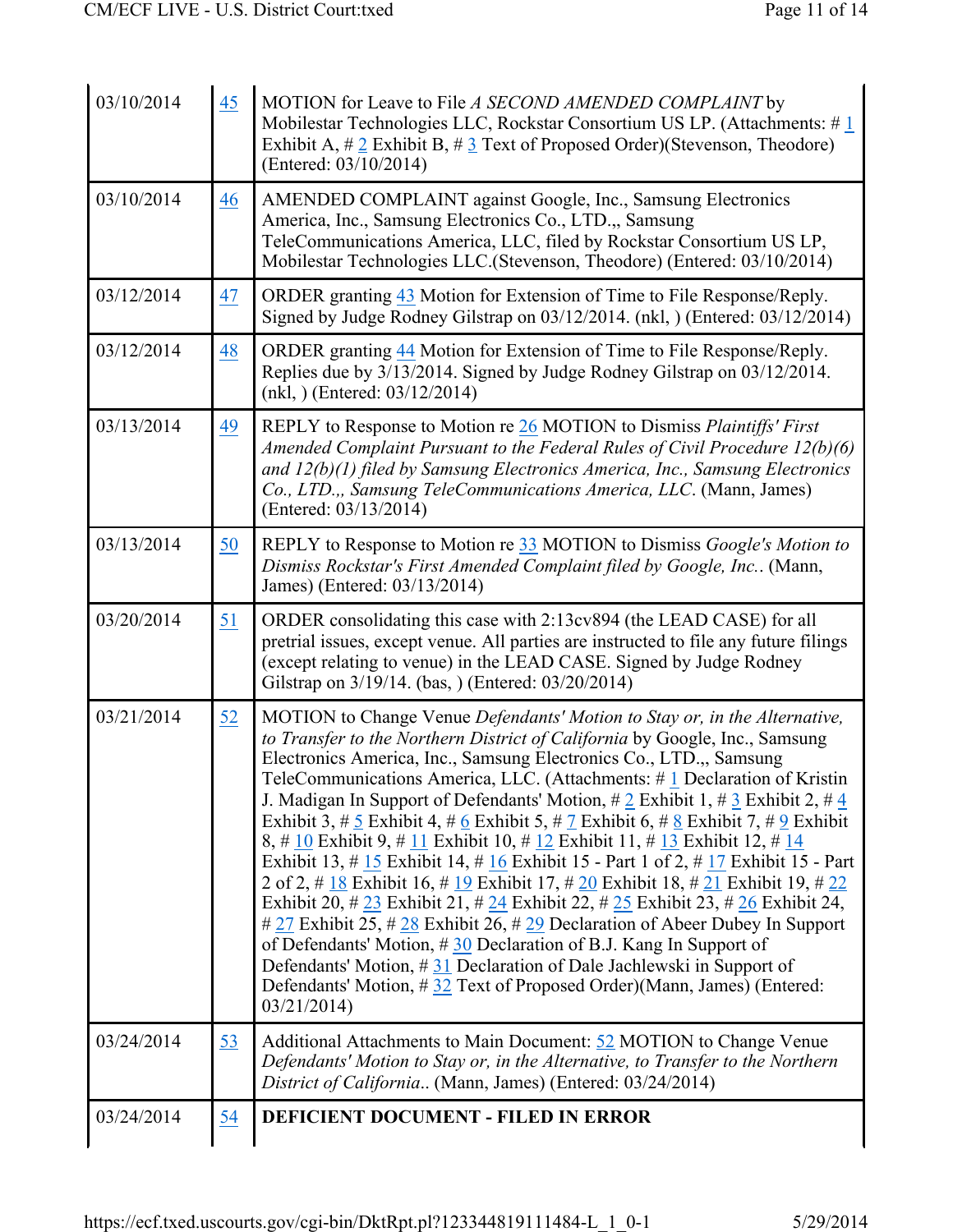|            |           | SUR-REPLY to Reply to Response to Motion re $33$ MOTION to Dismiss<br>Google's Motion to Dismiss Rockstar's First Amended Complaint filed by<br>Rockstar Consortium US LP. (Stevenson, Theodore) Modified on 3/26/2014<br>$(nkl, )$ . (Entered: 03/24/2014)                                                                                                                                                                                                                                              |  |
|------------|-----------|----------------------------------------------------------------------------------------------------------------------------------------------------------------------------------------------------------------------------------------------------------------------------------------------------------------------------------------------------------------------------------------------------------------------------------------------------------------------------------------------------------|--|
| 03/24/2014 | 55        | <b>DEFICIENT DOCUMENT - FILED IN ERROR</b>                                                                                                                                                                                                                                                                                                                                                                                                                                                               |  |
|            |           | SUR-REPLY to Reply to Response to Motion re $26$ MOTION to Dismiss<br>Plaintiffs' First Amended Complaint Pursuant to the Federal Rules of Civil<br>Procedure $12(b)(6)$ and $12(b)(1)$ filed by Rockstar Consortium US LP.<br>(Stevenson, Theodore) Modified on 3/26/2014 (nkl, ). (Entered: 03/24/2014)                                                                                                                                                                                                |  |
| 03/26/2014 |           | NOTICE of Deficiency regarding the PLAINTIFFS SUR-REPLY IN<br>OPPOSITION TO GOOGLES REPLY IN SUPPORT OF ITS MOTION TO<br>DISMISS PLAINTIFFS FIRST AMENDED COMPLAINT submitted<br>document 54 this case is consolidated, please file in lead case. Correction<br>should be made by one business day. (nkl, ) (Entered: 03/26/2014)                                                                                                                                                                        |  |
| 03/26/2014 |           | NOTICE of Deficiency regarding the PLAINTIFFS SUR-REPLY IN<br>OPPOSITION TO SAMSUNG DEFENDANTS REPLY IN SUPPORT OF<br>ITS MOTION TO DISMISS PLAINTIFFS FIRST AMENDED COMPLAINT<br>submitted 55 this case is consolidated please file in the lead case. Correction<br>should be made by one business day. (nkl, ) (Entered: 03/26/2014)                                                                                                                                                                   |  |
| 03/28/2014 | 56        | RESPONSE in Opposition re 45 MOTION for Leave to File A SECOND<br>AMENDED COMPLAINT Google's Opposition to Plaintiffs' Motion for Leave<br>to File a Second Amended Complaint filed by Google, Inc. (Attachments: $\#\underline{1}$<br>Madigan Declaration In Support of Google's Opposition, $\#\frac{2}{7}$ Exhibit 1, $\#\frac{3}{7}$<br>Exhibit 2, # $\frac{4}{3}$ Exhibit 3, # $\frac{5}{3}$ Exhibit 4, # $\frac{6}{3}$ Exhibit 5, # $\frac{7}{3}$ Exhibit 6)(Mann,<br>James) (Entered: 03/28/2014) |  |
| 04/02/2014 | 57        | Unopposed MOTION for Extension of Time to File Response/Reply as to 52<br>MOTION to Change Venue Defendants' Motion to Stay or, in the Alternative,<br>to Transfer to the Northern District of California by Rockstar Consortium US<br>LP. (Attachments: $\# \underline{1}$ Text of Proposed Order)(Stevenson, Theodore)<br>(Entered: 04/02/2014)                                                                                                                                                        |  |
| 04/03/2014 | 58        | ORDER granting 57 Motion for Extension of Time to File Response re 52<br>Defendants' Motion to Stay or, in the Alternative, to Transfer to the Northern<br>District of California. Responses due by 4/14/2014. Signed by Judge Rodney<br>Gilstrap on 4/3/14. (mrm, ) (Entered: 04/03/2014)                                                                                                                                                                                                               |  |
| 04/09/2014 | <u>59</u> | REPLY to Response to Motion re 45 MOTION for Leave to File A SECOND<br>AMENDED COMPLAINT filed by Mobilestar Technologies LLC, Rockstar<br><i>Consortium US LP.</i> (Attachments: # 1 Exhibit 1, # 2 Exhibit 2, # 3 Exhibit 3, #<br>4 Exhibit 4, $\#$ 5 Exhibit 5)(Stevenson, Theodore) (Attachment 4 replaced on<br>4/10/2014) (nkl, ). (Entered: 04/09/2014)                                                                                                                                           |  |
| 04/14/2014 | 60        | NOTICE of Attorney Appearance - Pro Hac Vice by James D Judah on behalf<br>of Samsung Electronics America, Inc., Samsung Electronics Co., LTD.,,<br>Samsung TeleCommunications America, LLC. Filing fee \$100, receipt<br>number 0540-4611910. (Judah, James) (Entered: 04/14/2014)                                                                                                                                                                                                                      |  |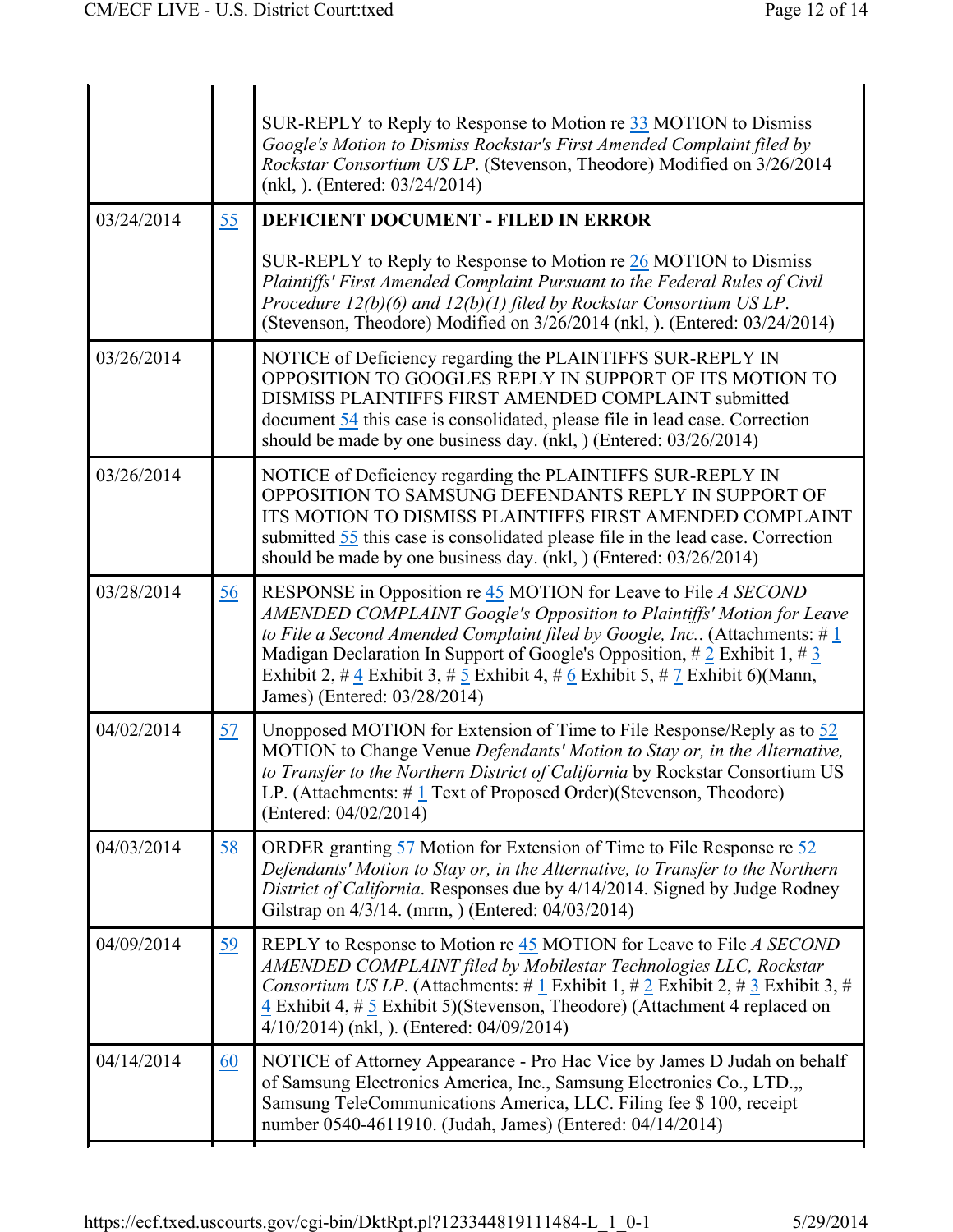| 04/14/2014 | 61 | RESPONSE in Opposition re 52 MOTION to Change Venue Defendants'<br>Motion to Stay or, in the Alternative, to Transfer to the Northern District of<br>California filed by Mobilestar Technologies LLC, Rockstar Consortium US LP.<br>(Attachments: # $\perp$ Declaration of William G. Colvin, # 2 Declaration of Brian<br>B. Egan, #3 Declaration of Erik Fako, #4 Declaration of Mark Hearn, #5<br>Declaration of Gilliam McColgan, $# 6$ Declaration of Matthew W. Poisson, $# 7$<br>Declaration of Donald Powers, $\#\underline{8}$ Declaration Marilyn French-St. George, $\#\underline{9}$<br>Declaration of Bernard Tiegerman, $\#$ 10 Declaration of John Veschi, $\#$ 11<br>Declaration of Bruce Anthony Wootton, $\#$ 12 Text of Proposed Order)<br>(Stevenson, Theodore) (Entered: 04/14/2014) |  |  |
|------------|----|----------------------------------------------------------------------------------------------------------------------------------------------------------------------------------------------------------------------------------------------------------------------------------------------------------------------------------------------------------------------------------------------------------------------------------------------------------------------------------------------------------------------------------------------------------------------------------------------------------------------------------------------------------------------------------------------------------------------------------------------------------------------------------------------------------|--|--|
| 04/14/2014 | 62 | Additional Attachments to Main Document: 61 Response in Opposition to<br>Motion, (Attachments: #1 Declaration of Joshua W. Budwin, #2 Exhibit 1,<br># $\underline{3}$ Exhibit 2, # $\underline{4}$ Exhibit 3, # $\underline{5}$ Exhibit 4, # $\underline{6}$ Exhibit 5, # $\underline{7}$ Exhibit 6, # 8<br>Exhibit 7, # $9$ Exhibit 8, # 10 Exhibit 9, # 11 Exhibit 10)(Stevenson, Theodore)<br>(Entered: 04/14/2014)                                                                                                                                                                                                                                                                                                                                                                                   |  |  |
| 04/14/2014 | 63 | Additional Attachments to Main Document: 61 Response in Opposition to<br>Motion, (Attachments: # 1 Exhibit 11, # 2 Exhibit 12, # 3 Exhibit 13, # 4<br>Exhibit 14, # $\frac{5}{5}$ Exhibit 15, # $\frac{6}{5}$ Exhibit 16, # $\frac{7}{5}$ Exhibit 17, # $\frac{8}{5}$ Exhibit 18 Part 1,<br># 9 Exhibit 18 Part 2, # 10 Exhibit 19, # 11 Exhibit 20, # 12 Exhibit 21, # 13<br>Exhibit 22, # $14$ Exhibit 23, # $15$ Exhibit 24, # $16$ Exhibit 25, # $17$ Exhibit 26,<br># $\underline{18}$ Exhibit 27, # $\underline{19}$ Exhibit 28, # $\underline{20}$ Exhibit 29, # $\underline{21}$ Exhibit 30)(Stevenson,<br>Theodore) (Entered: 04/14/2014)                                                                                                                                                       |  |  |
| 04/14/2014 | 64 | Additional Attachments to Main Document: 61 Response in Opposition to<br>Motion, (Attachments: # 1 Exhibit 31, # 2 Exhibit 32, # 3 Exhibit 33, # 4<br>Exhibit 34, # $\frac{5}{9}$ Exhibit 35, # $\frac{6}{9}$ Exhibit 36, # $\frac{7}{9}$ Exhibit 37, # $\frac{8}{9}$ Exhibit 38, # $\frac{9}{9}$<br>Exhibit 39, # 10 Exhibit 40, # 11 Exhibit 41, # 12 Exhibit 42, # 13 Exhibit 43,<br>$\#$ 14 Exhibit 44)(Stevenson, Theodore) (Entered: 04/14/2014)                                                                                                                                                                                                                                                                                                                                                   |  |  |
| 04/21/2014 | 65 | <b>DEFICIENT DOCUMENT - FILED IN ERROR</b>                                                                                                                                                                                                                                                                                                                                                                                                                                                                                                                                                                                                                                                                                                                                                               |  |  |
|            |    | SUR-REPLY to Reply to Response to Motion re 45 MOTION for Leave to<br>File A SECOND AMENDED COMPLAINT Google's Sur-Reply In Opposition<br>to Plaintiffs' Motion for Leave to File a Second Amended Complaint filed by<br>Google, Inc (Attachments: #1 Declaration of Kristin J. Madigan In Support<br>of Google's Sur-Reply, $\# 2$ Exhibit A - Part 1 of 8, $\# 3$ Exhibit A - Part 2 of 8,<br># $\frac{4}{3}$ Exhibit A - Part 3 of 8, # $\frac{5}{3}$ Exhibit A - Part 4 of 8, # $\frac{6}{3}$ Exhibit A - Part 5 of<br>8, # 7 Exhibit A - Part 6 of 8, # $8$ Exhibit A - Part 7 of 8, # 9 Exhibit A - Part 8<br>of 8, $\#$ 10 Exhibit B)(Mann, James) Modified on 4/22/2014 (nkl, ). (Entered:<br>04/21/2014                                                                                         |  |  |
| 04/22/2014 |    | NOTICE of Deficiency regarding the GOOGLES SUR-REPLY IN<br>OPPOSITION TO PLAINTIFFS MOTION FOR LEAVE TO FILE A<br>SECOND AMENDED COMPLAINT submitted document 65 this case is<br>consolidated please file in the lead case. Correction should be made by one<br>business day. $(nkl, )$ (Entered: $04/22/2014$ )                                                                                                                                                                                                                                                                                                                                                                                                                                                                                         |  |  |
| 04/25/2014 | 66 | REPLY to Response to Motion re 52 MOTION to Change Venue Defendants'<br>Motion to Stay or, in the Alternative, to Transfer to the Northern District of<br>California filed by Google, Inc., Samsung Electronics America, Inc., Samsung                                                                                                                                                                                                                                                                                                                                                                                                                                                                                                                                                                   |  |  |